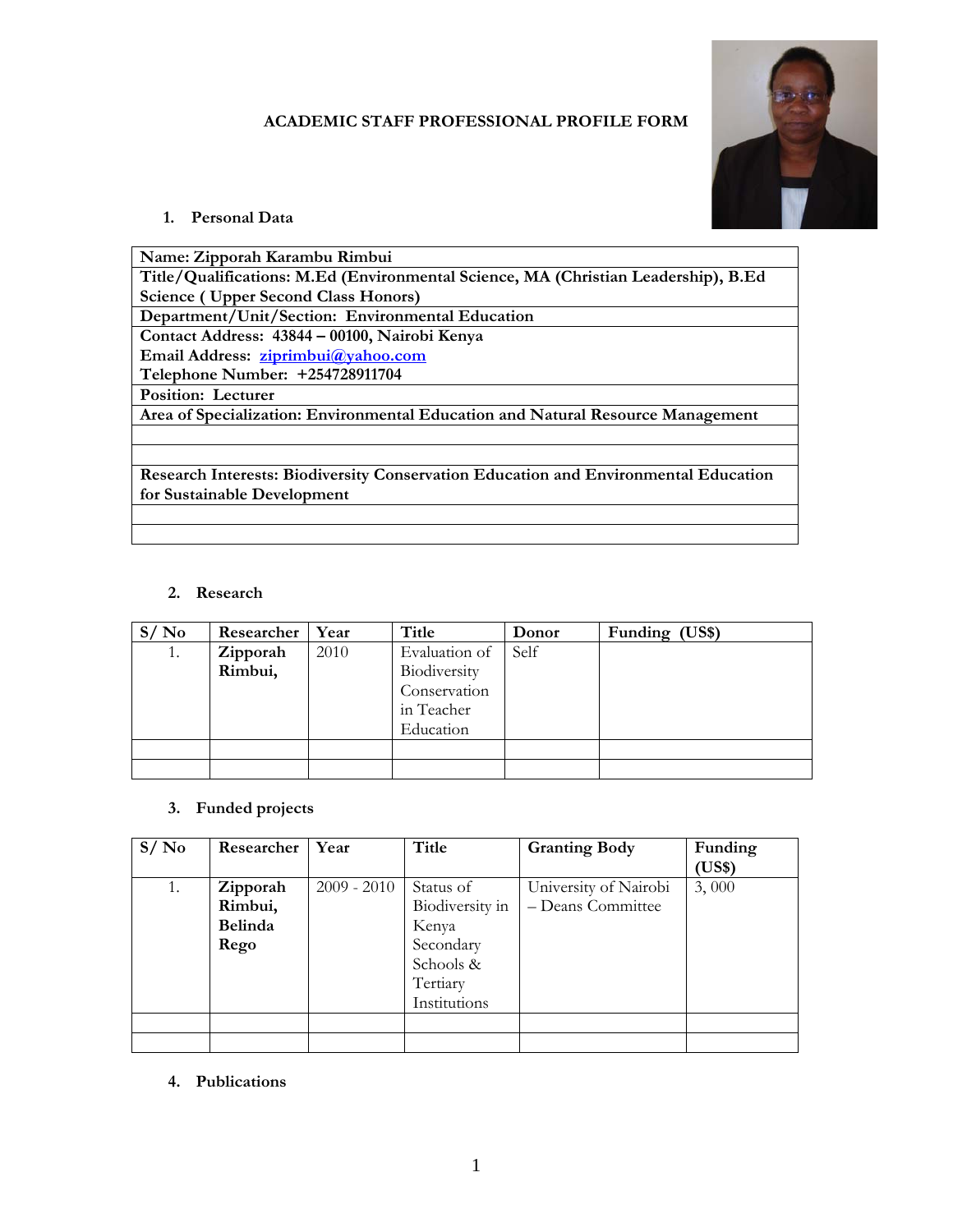| $S/N0$ . | Author            | Year       | <b>Title</b>    | Journal       | ISBN/ISSN |
|----------|-------------------|------------|-----------------|---------------|-----------|
|          |                   |            |                 |               | Reference |
|          |                   |            |                 |               | No.       |
| 1.       | Rimbui Z.K        | 2008       | Causes of       | $ECHO -$      |           |
|          |                   |            | Drug Abuse      | Journal of    |           |
|          |                   |            | among the       | Kigali        |           |
|          |                   |            | Youth $-$       | Health        |           |
|          |                   |            | Research        | Institute     |           |
|          |                   |            | Paper           | 1n            |           |
|          |                   |            |                 | Rwanda        |           |
| 2.       | Muthoka G.M, Rego | 1998, 2005 | Environmental   | Published     |           |
|          | A.B & Rimbui Z.K  |            | Education:      | by            |           |
|          |                   |            | Essential       | Longhorn      |           |
|          |                   |            | Knowledge       |               |           |
|          |                   |            | for Sustainable |               |           |
|          |                   |            | Development     |               |           |
| 3.       | Muthoka G.M, Rego | 1987       | Environmental   | Published     |           |
|          | A.B, Rimbui Z.K & |            | Education a     | by $K.I.E$    |           |
|          | Wanaswa H.        |            | Guide for       |               |           |
|          |                   |            | Teachers in     |               |           |
|          |                   |            | Kenya           |               |           |
| 4.       | Rimbui Z.K        | 1998       | Environmental   | Published     |           |
|          |                   |            | Education       | by            |           |
|          |                   |            | Series for      | <b>UNESCO</b> |           |
|          |                   |            | Standard $1-6$  |               |           |
|          |                   |            | in Kenya        |               |           |

# **5. Consultancy and community service**

| $S/N0$ .       | Consultant (s) | Consulting              | Year     | Title          | Payment |
|----------------|----------------|-------------------------|----------|----------------|---------|
|                |                | Person/Body/            |          | Consultancy    | (US\$)  |
|                |                | Organization            |          | <b>Service</b> |         |
| 1 <sub>1</sub> | Rimbui Z.K     | Kigali Health Institute | 2008     | Research       |         |
|                |                |                         |          | Development    |         |
|                |                |                         |          | and Teaching   |         |
| 2.             | Rimbui Z.K     | Intra – Kenya - Uganda  | $2002 -$ | Reproductive   |         |
|                |                |                         | 2003     | Health         |         |
|                |                |                         |          | Education for  |         |
|                |                |                         |          | Peer           |         |
|                |                |                         |          | Educators in   |         |
|                |                |                         |          | Uganda         |         |
| 3.             | Rimbui Z.K     | <b>UNHCR</b>            | 2003     | Evaluation of  |         |
|                |                |                         |          | Peace          |         |
|                |                |                         |          | Education in   |         |
|                |                |                         |          | Refugee        |         |
|                |                |                         |          | Camps in       |         |
|                |                |                         |          | Kenya          |         |
| 4.             | Rimbui Z.K     | <b>UNESCO</b>           | 2003     | Evaluation of  |         |
|                |                |                         |          | World          |         |
|                |                |                         |          | Heritage       |         |
|                |                |                         |          | Education in   |         |